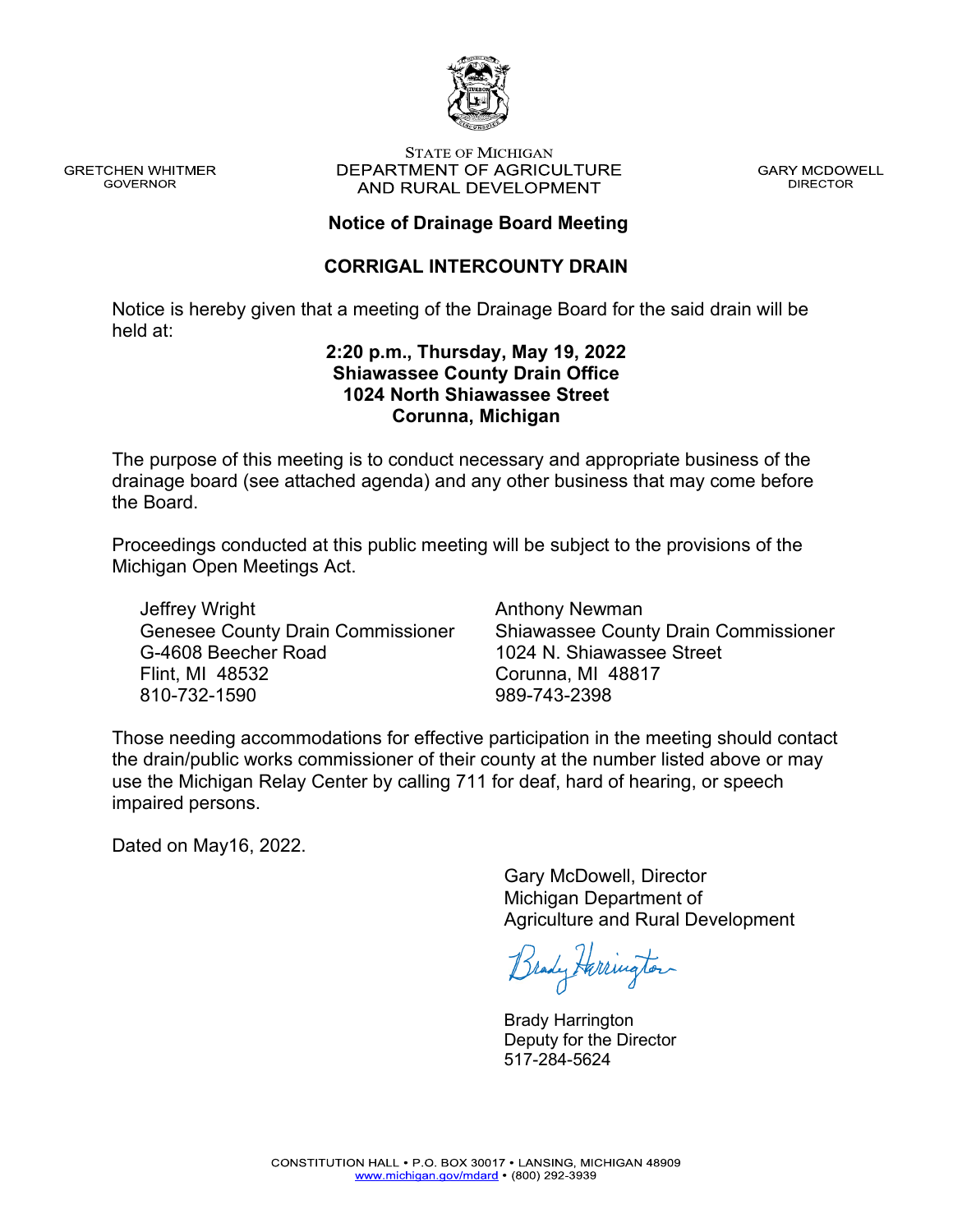**GRETCHEN WHITMER GOVERNOR** 

**STATE OF MICHIGAN** DEPARTMENT OF AGRICULTURE AND RURAL DEVELOPMENT

**GARY MCDOWELL DIRECTOR** 

May 16, 2022

#### **SENT VIA EMAIL**

Mr. Jeffrey Wright Genesee County Drain Commissioner G-4608 Beecher Road Flint, MI 48532

Mr. Anthony Newman Shiawassee County Drain Commissioner 1024 North Shiawassee Street Corunna, MI 48817

RE: Corrigal Intercounty Drain

Dear Commissioners:

Enclosed is a Notice of Meeting. If accessible, please post it in your office or in your building where other such notices are posted. Also, in accordance with P.A. 528 of the Public Acts of 2012, if your county maintains a website that is accessible to the public, **this notice and agenda** shall be posted on the homepage or on a separate webpage dedicated to public notices.

Also, please prepare an Affidavit of Posting and forward one copy to this office.

Sincerely,

Brady Harrington Environmental Stewardship Division

MRG:jm

Enclosure